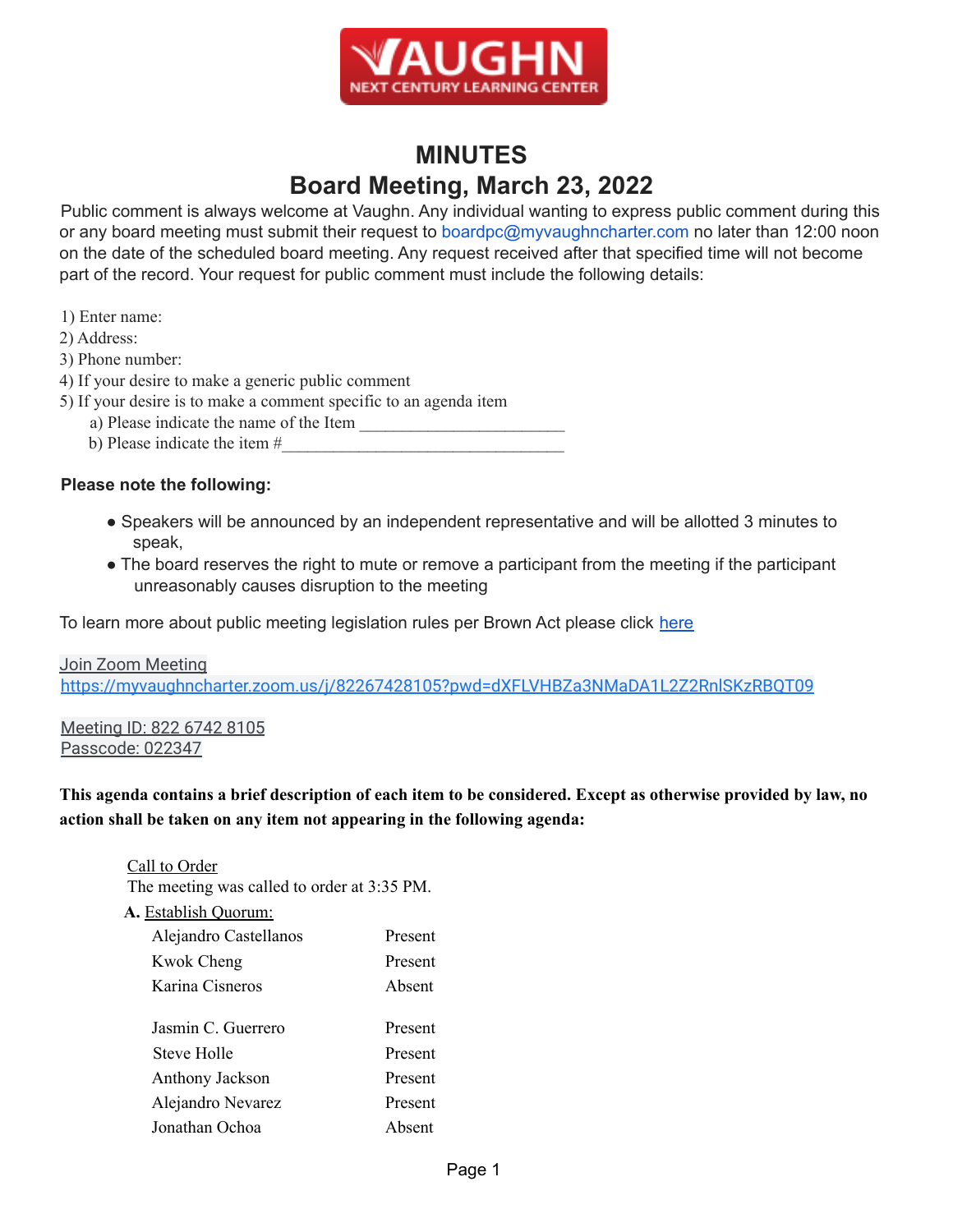*Advisory Student Members (non-voting)*

| Diana Castellanos        | Absent  |
|--------------------------|---------|
| Franco De Santiago Acero | Present |
| <b>Hazel Martinez</b>    | Absent  |
| Maurisio Rodriguez Nunez | Absent  |

### **Public Comments:**

Nicole Mohr: Vaughn teacher was not present at the time of the public comments but shared a message which was read at this meeting. Teacher shared perspective on the mask mandates and requested that the mask mandates be removed from the school. Teacher emphasized that the positive Covid-19 rates had dropped in the community. With a greater population having both doses of the Covid-19 vaccine along with LAUSD dropping the use of masks in schools the teacher stated that it is time for Vaughn to also remove the indoor mask mandate.

**Approval of Minutes:** The board is to review and approve the minutes from the February 23 board meeting.

Board member Anthony Jackson motions to approve the February 23, 2022 meeting minutes.

Board member Alejandro Nevarez seconds the motion.

Motion to approve the February 23, 2022 meeting minutes passes unanimously.

### **Governance (20 mins)**

| G1                                                                                                                | <b>Chief Executive Officer Report - The Board will</b><br>receive a report of the school's progress.                                                                                             | Information Item |                |       |
|-------------------------------------------------------------------------------------------------------------------|--------------------------------------------------------------------------------------------------------------------------------------------------------------------------------------------------|------------------|----------------|-------|
| G2<br><b>Charter Revision - The Board will review and discuss</b><br>revised Element 4 (Governance) and Element 5 | Action Item<br>Tally:                                                                                                                                                                            |                  |                |       |
|                                                                                                                   | (Employee) of the school's charter; the Board will act<br>on the approval of revised elements for submission to                                                                                  | <b>Yes</b>       | N <sub>0</sub> | Abst. |
| LAUSD.                                                                                                            | 6                                                                                                                                                                                                | $\theta$         | $\theta$       |       |
|                                                                                                                   | Board member Steve Holle motions to approve the<br>submission of the revised elements on the school's<br>charter to LAUSD.<br>Board member Jasmin Guerrero seconds the motion.<br>Motion passes. |                  |                |       |
| G <sub>3</sub>                                                                                                    | <b>Form 700-</b> The Board will review the mandated<br>Statement of Economic Interest, Form 700.                                                                                                 | Information Item |                |       |

#### **Business and Operations (45 mins)**

| B <sub>1</sub> | Vaughn Employee Handbook- The Board will review and<br>move to approve the 2022-2023 Employee Handbook. | Action Item<br>Tally: |                |       |
|----------------|---------------------------------------------------------------------------------------------------------|-----------------------|----------------|-------|
|                | Board member Steve Holle motions to approve the                                                         | Yes                   | N <sub>0</sub> | Abst. |
|                | 2022-2023 Employee Handbook.<br>Board member Anthony Jackson seconds.<br>Motion passes.                 | $\sigma$              |                |       |
|                |                                                                                                         |                       |                |       |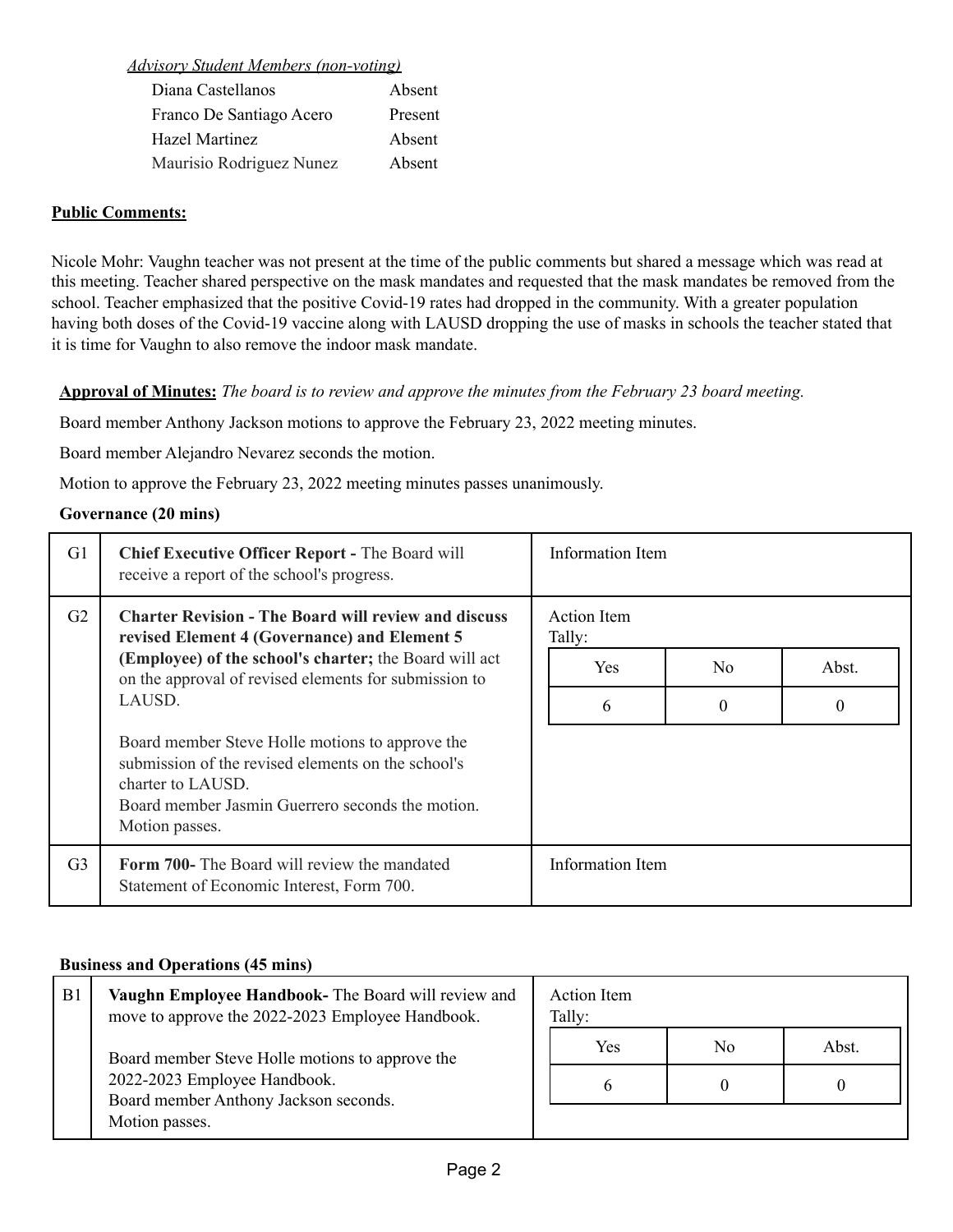| B2<br><b>Auditor Selection-</b> The Board will review potential<br>independent auditors and move to approve an independent                                         | Action Item<br>Tally:                                                                              |                  |                |       |
|--------------------------------------------------------------------------------------------------------------------------------------------------------------------|----------------------------------------------------------------------------------------------------|------------------|----------------|-------|
|                                                                                                                                                                    | auditor.                                                                                           | <b>Yes</b>       | N <sub>0</sub> | Abst. |
| Board member Anthony Jackson motions to approve the<br>independent auditor, Clifton Larson Allen LLP (CLA).<br>Board member Steve Holle seconds.<br>Motion passes. | 6                                                                                                  | $\theta$         | $\theta$       |       |
| B <sub>3</sub>                                                                                                                                                     | 2021-2022 Consolidation Application (Con App)- The<br>Board will review Vaughn's 2021-2022 ConApp. | Information Item |                |       |

| <b>B4</b> | Fiscal Matter: 2021-22 Second Interim Financial Report<br>The Board will review and act on the approval of Vaughn's                                                    | <b>Action Item</b><br>Tally: |                |       |
|-----------|------------------------------------------------------------------------------------------------------------------------------------------------------------------------|------------------------------|----------------|-------|
|           | 2021-22 Second Interim Financial Report.                                                                                                                               | Yes                          | N <sub>0</sub> | Abst. |
|           | Board member Steve Holle motions to approve Vaughn's<br>2021-22 Second Interim Financial Report.<br>Board member Anthony Jackson seconds the motion.<br>Motion passes. | $\sigma$                     |                |       |
|           |                                                                                                                                                                        |                              |                |       |

## **Curriculum and Instruction (30 minutes)**

| C <sub>1</sub> | <b>A-G Completion Improvement Grant Program Fiscal</b><br>Year 2021-22. The board will receive an update on the A-G<br>Completion Improvement Grant and move to approve the | Action Item<br>Tally: |     |          |
|----------------|-----------------------------------------------------------------------------------------------------------------------------------------------------------------------------|-----------------------|-----|----------|
|                | plan.                                                                                                                                                                       | Yes                   | No. | Abst.    |
|                | Board member Jasmin Guerrero motions to approve the A-G<br>Completion Improvement Grant plan.<br>Board member Alejandro Nevarez seconds the motion.<br>Motion passes.       | 6                     | 0   | $\Omega$ |
| C <sub>2</sub> | 2022-2023 Academic School Year Calendar- The Board<br>will review the 2022-2023 school calendar.                                                                            | Information Item      |     |          |

## **Partnership and School Site Council (10 minutes)**

| Governance Committee Updates-The Curriculum and             | Information Item |
|-------------------------------------------------------------|------------------|
| Instruction, Business and Partnership committee chairs will |                  |
| provide the Board an update on committee initiatives.       |                  |

### **Adjournment**

Board member Jasmin Guerro motions to adjourn the meeting at 5:53 pm.